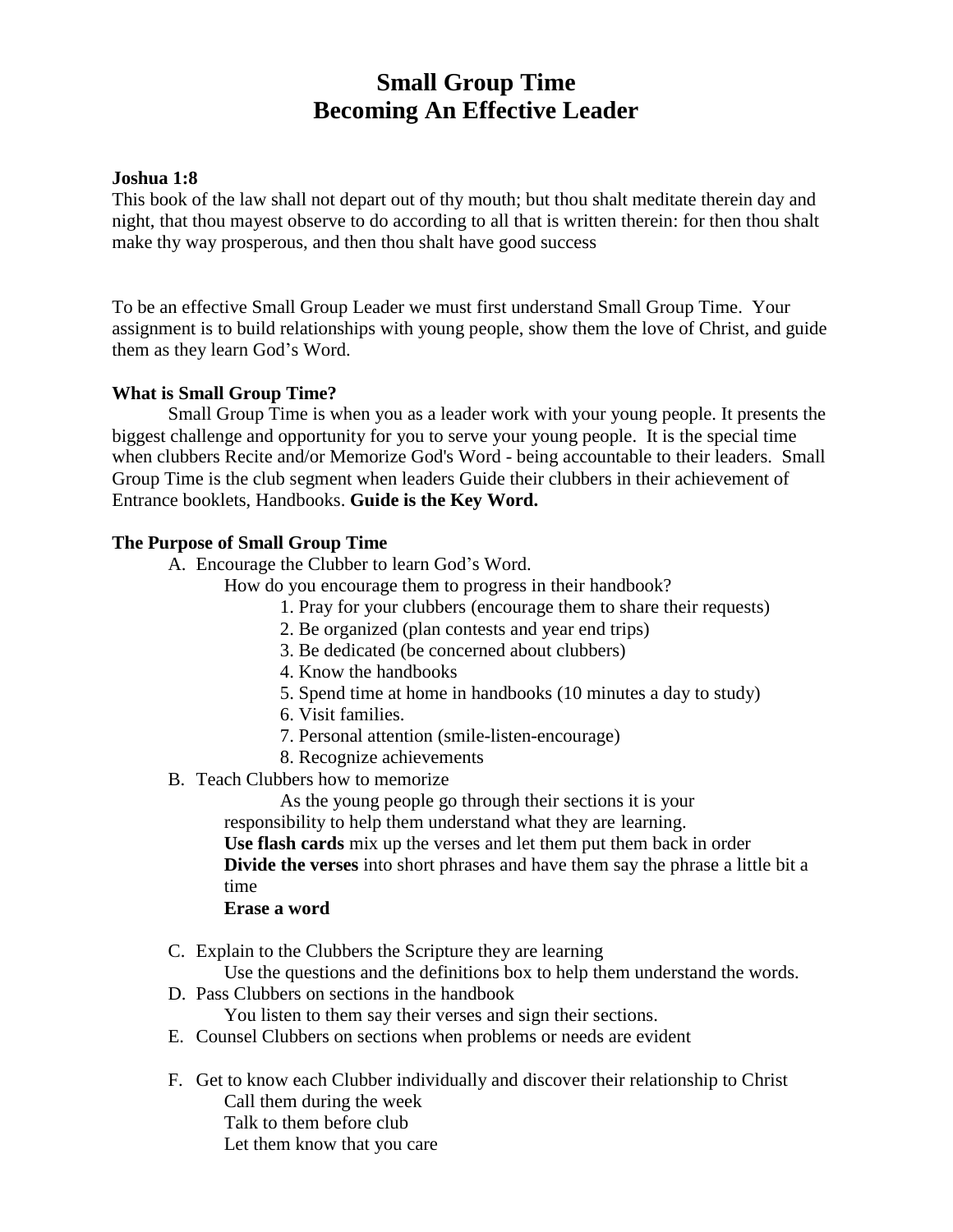- G. Encourage the unsaved to place their faith in Christ as Savior and Lord
- H. Encourage to Christian to grow spiritually by reading, meditating, and memorizing the Scriptures daily and by praying often
- I. Encourage the Clubber to share their faith with family and friends. Choose a friend to pray for.
- J. Teach them to pray in public

#### **Goals of the Small Group Leader**

- A. Encourage and follow up on each clubber in his/her book
- B. Know what to expect from each clubber in their handbook

C. Know the answers to the questions in the clubbers books before they are brought to you

- D. Be able to explain the scripture to your clubbers
- E. Pass the sections yourself

#### **Room Set Up**

The ideal room arrangement would be for each group to have their own room, but that is not always possible. If you have room, young people should sit at tables. If not, Clubbers should sit in a semicircle facing the leader with their backs to the rest of the group.

#### **Conducting the Small Group Time**

Talk to the young people to find out how their week has been. Show that you care about them. If they think you don't care you will not be able to help them grow in the word. Take prayer requests and open in prayer so young people see that prayer is important. It shows your dependences on God.

It sets a serious tone. It reminds clubbers the importance of God's Word. It helps them learn how to pray, if you have a clubber that wants to pray let them. It brings the clubbers needs before God.

#### **Who is ready to pass their section tonight?**

When you ask that question you will have several clubbers raise their hands.

The numbers cards are a very good tool that can help to eliminate the problem of "I want to go first." Ask the clubbers to recite in the order that they are on the cards. Pass out cards with numbers on them to a few people. Give number 1 a chance then 2 and so forth. If they are not ready then go to the back of the line.

Spend time with each clubber

The handbook section must be passed in one sitting with only 2 helps.